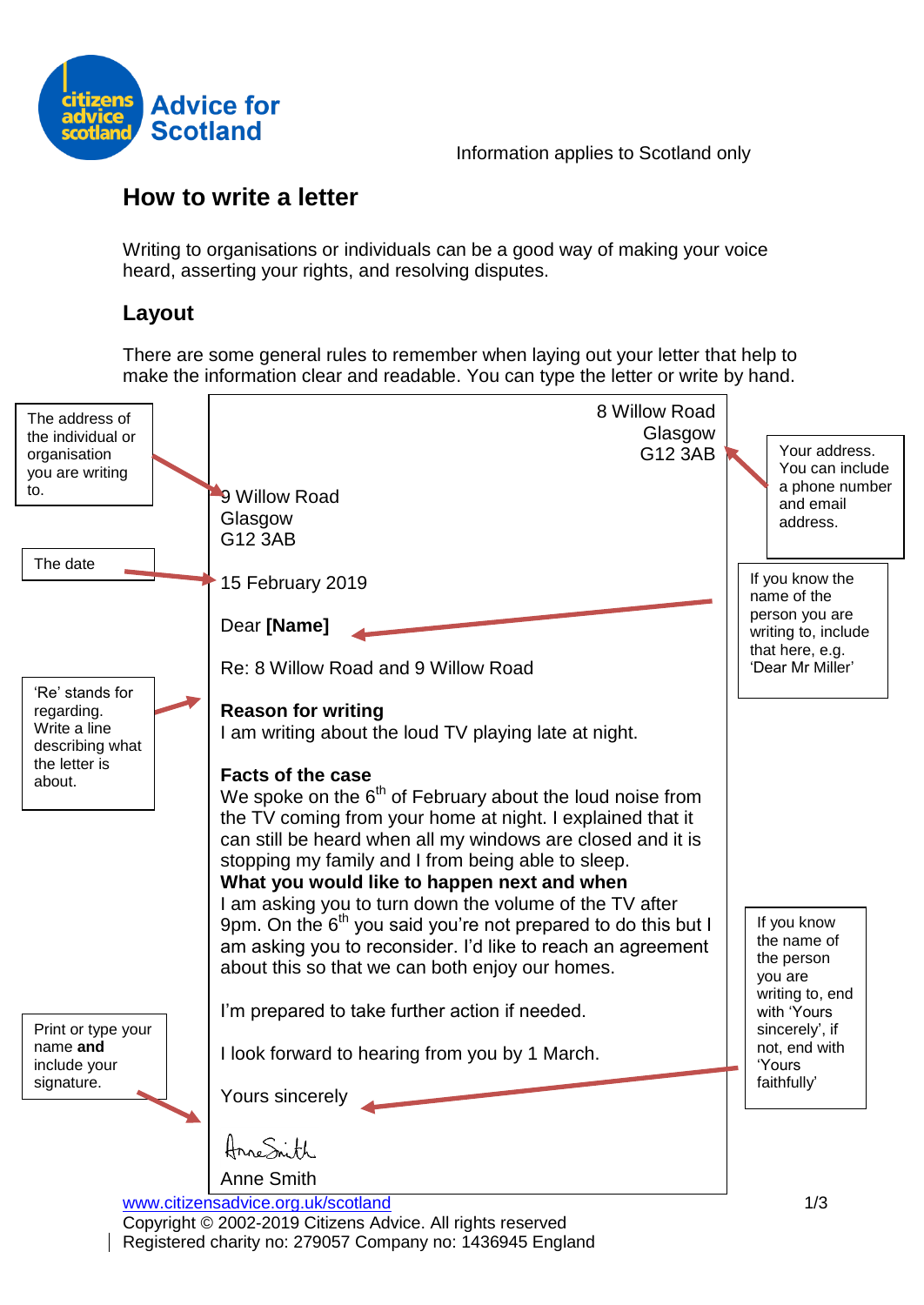

## **What to say in your letter**

Before you start note down the:

- **outcome you want** for example, you might want someone to apologise, turn music down, make a repair
- **main points you want to say** include relevant dates and times, and how you've been affected
- **steps that have already been taken**, like phone calls or discussions
- **relevant laws, policies or government guidance**.

Use these notes to help you write the letter. It can help to break the letter down into three parts:

- a beginning that explains why you are writing
- a middle section giving detail and facts
- an end section that says what action you expect and when you expect to get a reply.

Your letter is more likely to get the outcome you want if it includes all relevant information and makes it clear to the reader what they've been asked to do next. It's important that the reader is clear who sent the letter and how to get in touch with you. State your case simply and clearly. Stick to the facts.

#### **Signing off and checking**

Close your letter with a final sentence like:

- Thank you for your assistance
- I look forward to hearing from you.

Then end the letter with your signature and name.

Don't forget to read it over and check that you've included everything you wanted to say. If you've used a computer, run the spell checker to check for typing errors. It's usually a good idea to get someone else to check it for you as well, if you can. They may spot things you've missed.

#### **Keep a copy**

Make sure you sign, date and keep a copy of the letter. You may need to refer to your letter again or provide a copy as evidence of action you've taken.

#### **Including other documents**

You can include a copy of other documents, if you think it will support your case. For example, you may want to include copies of title deeds or repair bills. Only include a copy and keep the original for yourself.

Make sure you mention what you have enclosed in your letter.